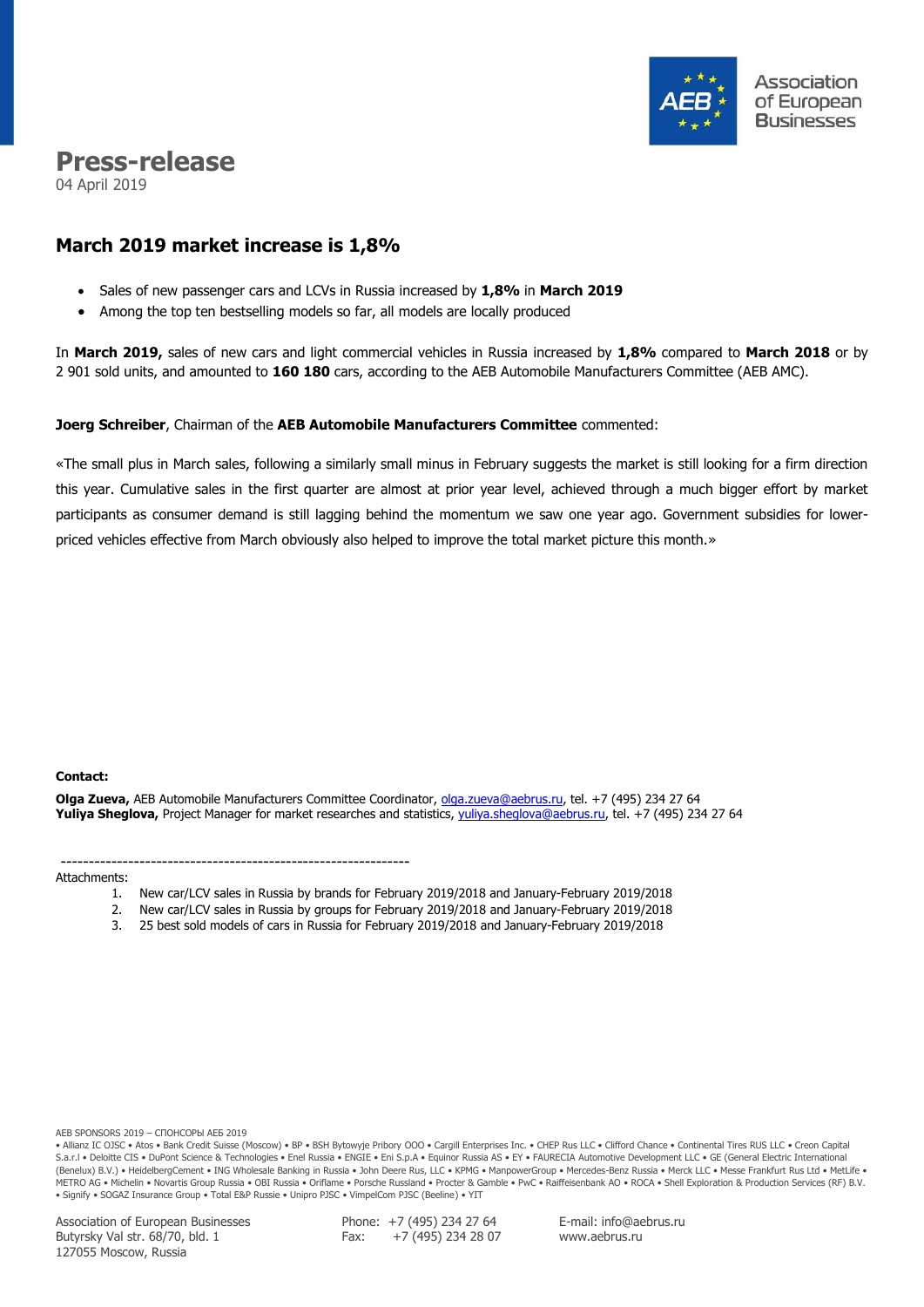

## **NEW CAR AND LCV SALES IN RUSSIA BY BRANDS FOR MARCH 2019/2018 AND JANUARY – MARCH 2019/2018**

Data submitted by the AEB Automobile Manufacturers Committee; retail sales of imported and locally produced vehicles. Note: The ranking is based on monthly results

|                  |         | <b>March</b> |               | January-March |         |               |  |  |
|------------------|---------|--------------|---------------|---------------|---------|---------------|--|--|
| <b>BRAND</b>     | 2019    | 2018         | $\frac{1}{2}$ | 2019          | 2018    | $\frac{1}{2}$ |  |  |
| Lada             | 33 821  | 30 708       | 10%           | 82 363        | 79 114  | 4%            |  |  |
| KIA              | 19 560  | 19 0 96      | 2%            | 52 982        | 52 201  | 1%            |  |  |
| Hyundai          | 16 322  | 16 705       | $-2%$         | 41 4 25       | 38 891  | 7%            |  |  |
| Renault*         | 13 051  | 14 047       | $-7%$         | 29 349        | 33 195  | $-12%$        |  |  |
| Toyota           | 9 2 2 4 | 8 9 1 4      | 3%            | 21 608        | 20 587  | 5%            |  |  |
| <b>VW</b>        | 8 5 29  | 8 6 3 1      | $-1\%$        | 22 075        | 21 294  | 4%            |  |  |
| Nissan*          | 8 1 3 6 | 6 4 0 2      | 27%           | 19 285        | 18 0 84 | 7%            |  |  |
| Škoda            | 6956    | 6 4 8 3      | 7%            | 18 4 33       | 16 891  | 9%            |  |  |
| GAZ LCV*         | 4 9 8 4 | 5 0 4 3      | $-1\%$        | 11 431        | 11 698  | $-2%$         |  |  |
| Mitsubishi       | 4 9 0 5 | 5 2 2 7      | $-6%$         | 10 653        | 10 232  | 4%            |  |  |
| <b>BMW</b>       | 3850    | 3 2 1 0      | 20%           | 9685          | 7930    | 22%           |  |  |
| Ford*            | 3 5 6 1 | 5 2 0 2      | $-32%$        | 7729          | 12 768  | $-39%$        |  |  |
| Mercedes-Benz    | 3 3 3 7 | 3 2 5 0      | 3%            | 8 9 3 6       | 8 5 5 1 | 5%            |  |  |
| UAZ <sup>*</sup> | 3 0 8 9 | 2832         | 9%            | 7 7 3 4       | 7441    | 4%            |  |  |
| Chevrolet        | 2 7 7 5 | 2 607        | 6%            | 5 8 6 7       | 6751    | $-13%$        |  |  |
| Mazda            | 2711    | 2 0 0 2      | 35%           | 6 5 7 3       | 5953    | 10%           |  |  |
| Datsun           | 2 6 8 7 | 2 2 1 5      | 21%           | 5 4 4 8       | 5 5 3 1 | $-2%$         |  |  |
| Lexus            | 1724    | 2 4 6 2      | $-30%$        | 3 9 3 8       | 4 9 6 5 | $-21%$        |  |  |
| Audi             | 1 2 6 0 | 1 370        | $-8%$         | 3 3 6 3       | 3 2 9 8 | 2%            |  |  |
| Land Rover       | 941     | 1 0 6 7      | $-12%$        | 2 1 3 2       | 2 1 6 9 | $-2%$         |  |  |
| Volvo            | 828     | 566          | 46%           | 1616          | 937     | 72%           |  |  |
| Suzuki           | 742     | 332          | 123%          | 1 1 1 4       | 848     | 31%           |  |  |
| <b>VW NFZ</b>    | 701     | 580          | 21%           | 1 5 5 6       | 1 400   | 11%           |  |  |
| Geely            | 643     | 147          | 337%          | 1 5 6 6       | 379     | 313%          |  |  |
| Infiniti         | 599     | 504          | 19%           | 1 2 7 8       | 1 1 7 4 | 9%            |  |  |
| Haval            | 558     | 158          | 253%          | 1 4 5 2       | 492     | 195%          |  |  |
| Subaru           | 529     | 492          | 8%            | 1632          | 1 6 3 9 | $0\%$         |  |  |
| Lifan            | 490     | 1 3 1 8      | $-63%$        | 1 3 6 6       | 3 3 3 2 | $-59%$        |  |  |
| Porsche          | 450     | 315          | 43%           | 993           | 714     | 39%           |  |  |
| Chery            | 432     | 514          | $-16%$        | 1 2 2 9       | 1 300   | $-5%$         |  |  |
| Peugeot*         | 373     | 527          | $-29%$        | 913           | 1 3 9 8 | $-35%$        |  |  |
| Citroën*         | 341     | 480          | $-29%$        | 672           | 1 0 4 5 | $-36%$        |  |  |
| Jaguar           | 275     | 277          | $-1\%$        | 562           | 552     | 2%            |  |  |
| MINI             | 250     | 220          | 14%           | 591           | 480     | 23%           |  |  |

AEB SPONSORS 2019 – СПОНСОРЫ АЕБ 2019

• Allianz IC OJSC • Atos • Bank Credit Suisse (Moscow) • BP • BSH Bytowyje Pribory OOO • Cargill Enterprises Inc. • CHEP Rus LLC • Clifford Chance • Continental Tires RUS LLC • Creon Capital S.a.r.l • Deloitte CIS • DuPont Science & Technologies • Enel Russia • ENGIE • Eni S.p.A • Equinor Russia AS • EY • FAURECIA Automotive Development LLC • GE (General Electric International (Benelux) B.V.) • HeidelbergCement • ING Wholesale Banking in Russia • John Deere Rus, LLC • KPMG • ManpowerGroup • Mercedes-Benz Russia • Merck LLC • Messe Frankfurt Rus Ltd • MetLife • METRO AG • Michelin • Novartis Group Russia • OBI Russia • Oriflame • Porsche Russland • Procter & Gamble • PwC • Raiffeisenbank AO • ROCA • Shell Exploration & Production Services (RF) B.V. • Signify • SOGAZ Insurance Group • Total E&P Russie • Unipro PJSC • VimpelCom PJSC (Beeline) • YIT

Association of European Businesses Butyrsky Val str. 68/70, bld. 1 127055 Moscow, Russia

Phone: +7 (495) 234 27 64 Fax: +7 (495) 234 28 07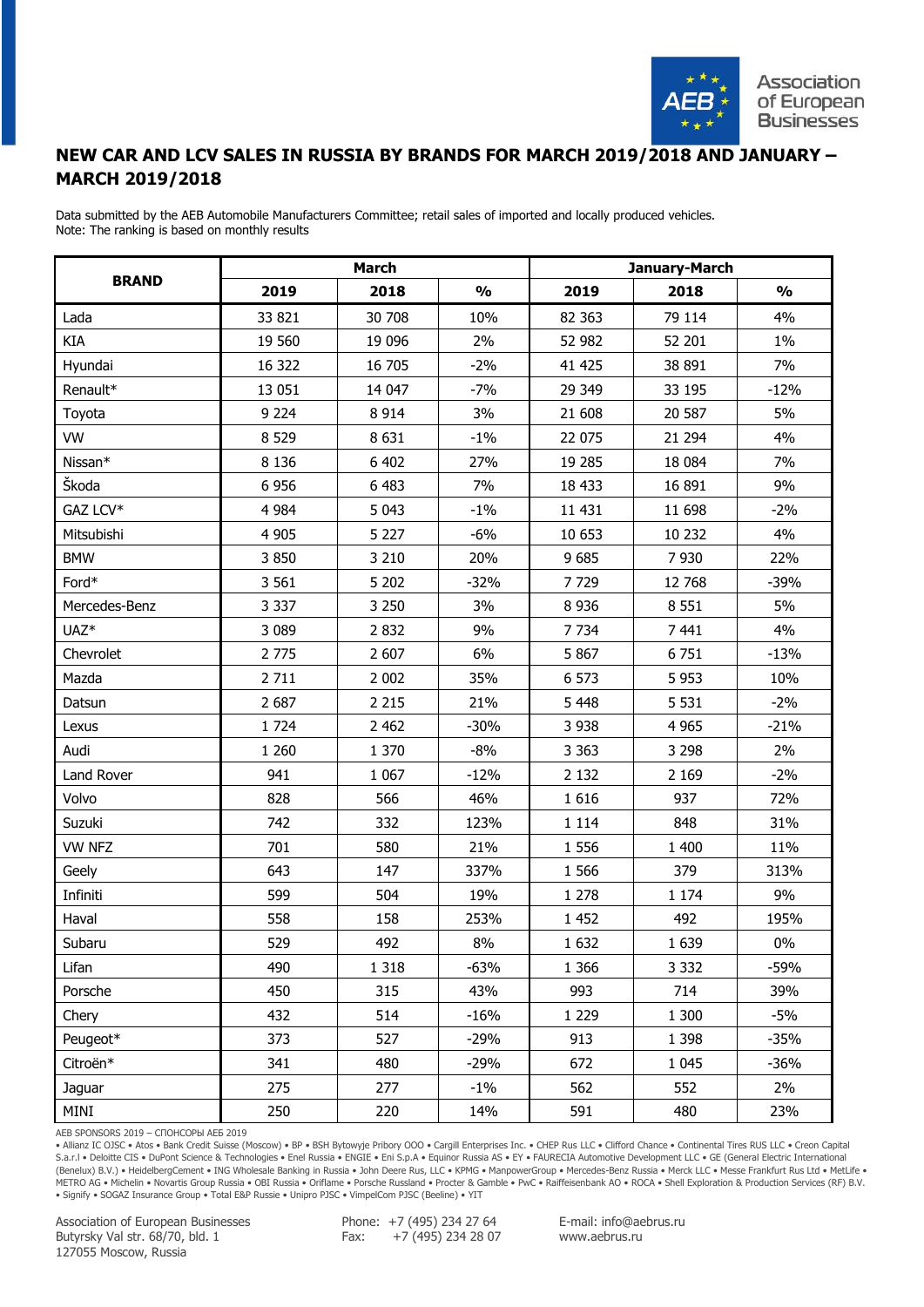

| Jeep               | 208            | 137            | 52%                      | 511     | 284     | 80%     |
|--------------------|----------------|----------------|--------------------------|---------|---------|---------|
| Genesis            | 181            | 95             | 91%                      | 609     | 209     | 191%    |
| Zotye              | 165            | 202            | $-18%$                   | 554     | 529     | 5%      |
| Mercedes-Benz Vans | 149            | 588            | $-75%$                   | 362     | 1 5 4 5 | $-77%$  |
| Honda              | 148            | 370            | $-60%$                   | 452     | 947     | $-52%$  |
| <b>FAW</b>         | 131            | 112            | 17%                      | 218     | 265     | $-18%$  |
| <b>DFM</b>         | 123            | 91             | 35%                      | 310     | 332     | $-7%$   |
| Changan            | 102            | 100            | 2%                       | 196     | 278     | $-29%$  |
| $FIAT*$            | 91             | 148            | $-39%$                   | 222     | 325     | $-32%$  |
| Cadillac           | 79             | 83             | $-5%$                    | 204     | 182     | 12%     |
| Isuzu*             | 64             | 56             | 14%                      | 169     | 127     | 33%     |
| Foton*             | 32             | 35             | $-9%$                    | 53      | 81      | $-35%$  |
| smart              | 25             | 56             | $-55%$                   | 57      | 134     | $-57%$  |
| Iveco*             | 22             | 47             | $-53%$                   | 47      | 107     | $-56%$  |
| <b>Brilliance</b>  | 12             | 22             | $-45%$                   | 43      | 40      | 8%      |
| <b>HTM</b>         | 7              | $\overline{2}$ | 250%                     | 13      | 8       | 63%     |
| Chrysler           | $\overline{7}$ | 10             | $-30%$                   | 14      | 24      | $-42%$  |
| Hyundai LCV        | n/a            | 53             | $\overline{\phantom{a}}$ | 64      | 102     | $-37%$  |
| SsangYong          | 0              | 9              | $\overline{\phantom{a}}$ | 3       | 67      | $-96%$  |
| Ravon              | 0              | 1 1 6 0        |                          | 0       | 4 100   |         |
| <b>Total</b>       | <b>160 180</b> | 157 279        | 1,8%                     | 391 650 | 392 920 | $-0,3%$ |

**LCV sales are included into total brand's sales if exist in the product line of the brand (marked with\*); reported separately for some brands. LCV<3,5t (with several exceptions reaching highest range of 6t). Some updates concerning LCV data may occur.**

AEB SPONSORS 2019 – СПОНСОРЫ АЕБ 2019

• Allianz IC OJSC • Atos • Bank Credit Suisse (Moscow) • BP • BSH Bytowyje Pribory OOO • Cargill Enterprises Inc. • CHEP Rus LLC • Clifford Chance • Continental Tires RUS LLC • Creon Capital S.a.r.l • Deloitte CIS • DuPont Science & Technologies • Enel Russia • ENGIE • Eni S.p.A • Equinor Russia AS • EY • FAURECIA Automotive Development LLC • GE (General Electric International (Benelux) B.V.) • HeidelbergCement • ING Wholesale Banking in Russia • John Deere Rus, LLC • KPMG • ManpowerGroup • Mercedes-Benz Russia • Merck LLC • Messe Frankfurt Rus Ltd • MetLife • METRO AG • Michelin • Novartis Group Russia • OBI Russia • Oriflame • Porsche Russland • Procter & Gamble • PwC • Raiffeisenbank AO • ROCA • Shell Exploration & Production Services (RF) B.V. • Signify • SOGAZ Insurance Group • Total E&P Russie • Unipro PJSC • VimpelCom PJSC (Beeline) • YIT

Association of European Businesses Butyrsky Val str. 68/70, bld. 1 127055 Moscow, Russia

Phone: +7 (495) 234 27 64 Fax: +7 (495) 234 28 07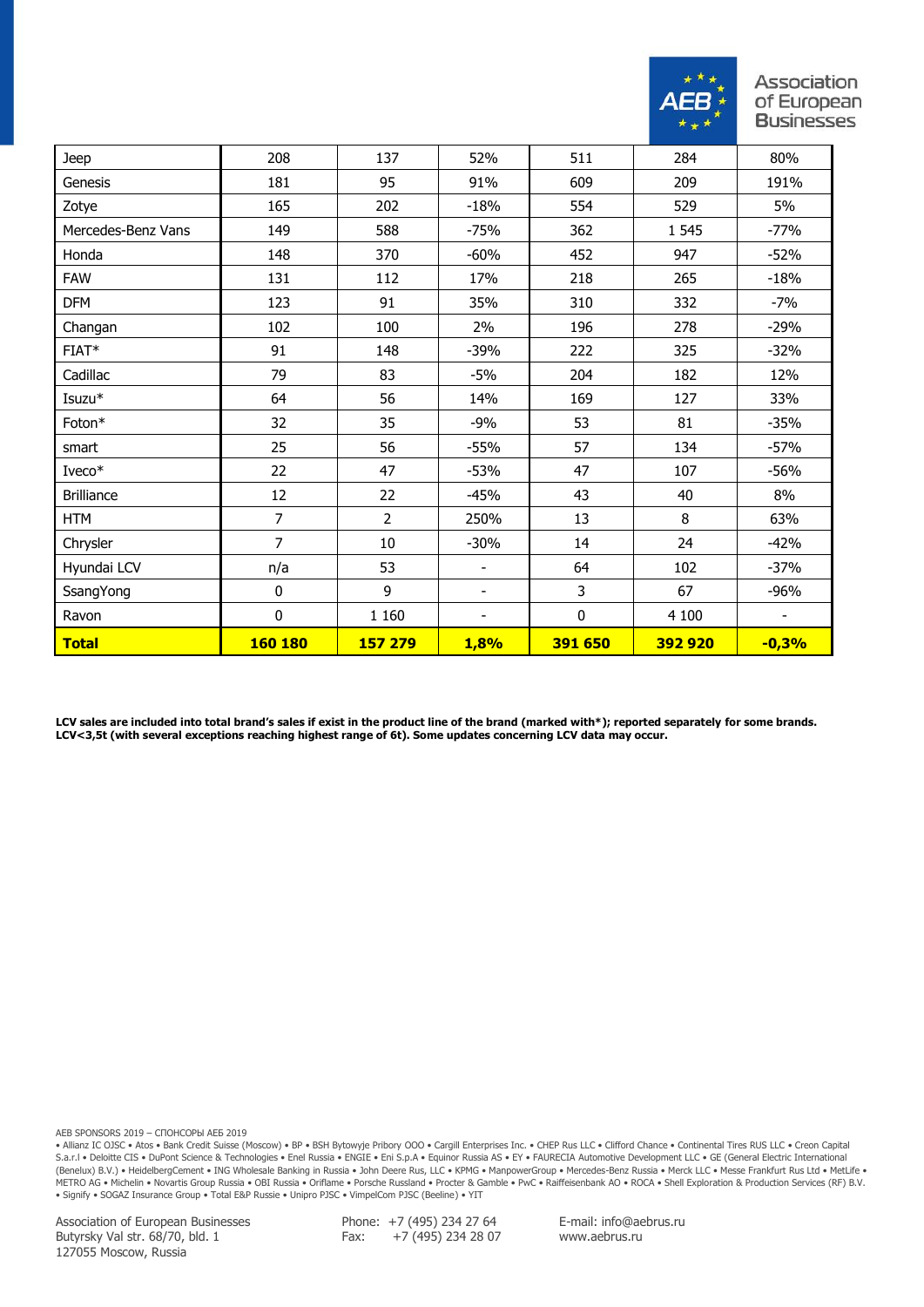

## **NEW CAR AND LCV SALES IN RUSSIA BY GROUPS FOR MARCH 2019/2018 AND JANUARY – MARCH 2019/2018**

Data submitted by the AEB Automobile Manufacturers Committee; retail sales of imported and locally produced vehicles. Note: The ranking is based on monthly results

|                                                                                                                                           |                                               |                                               |                                                   | March                                                |                                                    |                                                                 |                                                 |                                               |                                          | January-March                                       |                                       |                                                           |
|-------------------------------------------------------------------------------------------------------------------------------------------|-----------------------------------------------|-----------------------------------------------|---------------------------------------------------|------------------------------------------------------|----------------------------------------------------|-----------------------------------------------------------------|-------------------------------------------------|-----------------------------------------------|------------------------------------------|-----------------------------------------------------|---------------------------------------|-----------------------------------------------------------|
| Brand /<br>Group                                                                                                                          |                                               | % Share                                       |                                                   |                                                      | <b>Volume</b>                                      |                                                                 |                                                 | % Share                                       |                                          |                                                     | <b>Volume</b>                         |                                                           |
|                                                                                                                                           | 2019                                          | 2018                                          | YOY                                               | 2019                                                 | 2018                                               | YoY                                                             | 2019                                            | 2018                                          | YOY                                      | 2019                                                | 2018                                  | YoY                                                       |
| AVTOVAZ-                                                                                                                                  |                                               |                                               |                                                   |                                                      |                                                    |                                                                 |                                                 |                                               |                                          |                                                     |                                       |                                                           |
| <b>RENAULT-</b>                                                                                                                           | 36,4                                          | 34,3                                          | 2,1                                               | 58 294                                               | 53 876                                             | 8,2%                                                            | 35,2                                            | 34,9                                          | 0,3                                      | 137 723                                             | 137 098                               | 0,5%                                                      |
| <b>NISSAN</b>                                                                                                                             |                                               |                                               |                                                   |                                                      |                                                    |                                                                 |                                                 |                                               |                                          |                                                     |                                       |                                                           |
| <b>AVTOVAZ</b>                                                                                                                            | 21,1                                          | 19,5                                          | 1,6                                               | 33 821                                               | 30 708                                             | 10,1%                                                           | 21,0                                            | 20,1                                          | 0,9                                      | 82 363                                              | 79 114                                | 4,1%                                                      |
| <b>RENAULT</b>                                                                                                                            | 8,1                                           | 8,9                                           | (0, 8)                                            | 13 051                                               | 14 047                                             | $-7,1%$                                                         | 7,5                                             | 8,4                                           | (0, 9)                                   | 29 349                                              | 33 195                                | $-11,6%$                                                  |
| <b>NISSAN</b>                                                                                                                             | 5,1                                           | 4,1                                           | 1,0                                               | 8 1 3 6<br>599                                       | 6 4 0 2<br>504                                     | 27,1%                                                           | 4,9                                             | 4,6                                           | 0,3                                      | 19 28 5<br>1 2 7 8                                  | 18 084                                | 6,6%                                                      |
| <b>INFINITI</b><br><b>DATSUN</b>                                                                                                          | 0,4<br>1,7                                    | 0,3<br>1,4                                    | 0,1<br>0,3                                        | 2 6 8 7                                              | 2 2 1 5                                            | 18,8%<br>21,3%                                                  | 0,3<br>1,4                                      | 0,3<br>1,4                                    | 0,0<br>0,0                               | 5 4 4 8                                             | 1 1 7 4<br>5 5 3 1                    | 8,9%<br>$-1,5%$                                           |
| <b>KIA</b>                                                                                                                                | 12,2                                          | 12,1                                          | 0,1                                               | 19 560                                               | 19 0 96                                            | 2,4%                                                            | 13,5                                            | 13,3                                          | 0,2                                      | 52 982                                              | 52 201                                | 1,5%                                                      |
| <b>VW Group</b>                                                                                                                           | 10,9                                          | 10,8                                          | 0,1                                               | 17 446                                               | 17 064                                             | 2,2%                                                            | 11,6                                            | 10,9                                          | 0,7                                      | 45 427                                              | 42 883                                | 5,9%                                                      |
| VOLKSWAGEN                                                                                                                                |                                               |                                               |                                                   |                                                      |                                                    |                                                                 |                                                 |                                               |                                          |                                                     |                                       |                                                           |
| cars                                                                                                                                      | 5,3                                           | 5,5                                           | (0,2)                                             | 8 5 29                                               | 8631                                               | $-1,2%$                                                         | 5,6                                             | 5,4                                           | 0,2                                      | 22 075                                              | 21 294                                | 3,7%                                                      |
| <b>VOLKSWAGEN</b>                                                                                                                         |                                               |                                               |                                                   |                                                      |                                                    |                                                                 |                                                 |                                               |                                          |                                                     |                                       |                                                           |
| vans                                                                                                                                      | 0,4                                           | 0,4                                           | 0,0                                               | 701                                                  | 580                                                | 20,9%                                                           | 0,4                                             | 0,4                                           | 0,0                                      | 1 5 5 6                                             | 1 400                                 | 11,1%                                                     |
| <b>AUDI</b>                                                                                                                               | 0,8                                           | 0,9                                           | (0,1)                                             | 1 2 6 0                                              | 1 3 7 0                                            | $-8,0%$                                                         | 0,9                                             | 0,8                                           | 0,1                                      | 3 3 6 3                                             | 3 2 9 8                               | 2,0%                                                      |
| ŠKODA                                                                                                                                     | 4,3                                           | 4,1                                           | 0,2                                               | 6 9 5 6                                              | 6 4 8 3                                            | 7,3%                                                            | 4,7                                             | 4,3                                           | 0,4                                      | 18 433                                              | 16 891                                | 9,1%                                                      |
| <b>HYUNDAI</b>                                                                                                                            |                                               |                                               |                                                   |                                                      |                                                    |                                                                 |                                                 |                                               |                                          |                                                     |                                       |                                                           |
| Group                                                                                                                                     | 10,3                                          | 10,7                                          | (0,4)                                             | 16 503                                               | 16 800                                             | $-1,8%$                                                         | 10,7                                            | 10,0                                          | 0,7                                      | 42 034                                              | 39 100                                | 7,5%                                                      |
| <b>HYUNDAI</b>                                                                                                                            | 10,2                                          | 10,6                                          | (0,4)                                             | 16 322                                               | 16 705                                             | $-2,3%$                                                         | 10,6                                            | 9,9                                           | 0,7                                      | 41 425                                              | 38 891                                | 6,5%                                                      |
| <b>GENESIS</b>                                                                                                                            | 0,1                                           | 0,1                                           | 0,0                                               | 181                                                  | 95                                                 | 90,5%                                                           | 0,2                                             | 0,1                                           | 0,1                                      | 609                                                 | 209                                   | 191,4%                                                    |
| <b>TOYOTA</b>                                                                                                                             | 6,8                                           | 7,2                                           | (0,4)                                             | 10 948                                               | 11 376                                             | $-3,8%$                                                         | 6,5                                             | 6, 5                                          | 0,0                                      | 25 546                                              | 25 552                                | 0,0%                                                      |
| Group                                                                                                                                     |                                               |                                               |                                                   |                                                      |                                                    |                                                                 |                                                 |                                               |                                          |                                                     |                                       |                                                           |
| <b>TOYOTA</b>                                                                                                                             | 5,8                                           | 5,7                                           | 0,1                                               | 9 2 2 4                                              | 8914                                               | 3,5%                                                            | 5,5                                             | 5,2                                           | 0,3                                      | 21 608                                              | 20 587                                | 5,0%                                                      |
| <b>LEXUS</b>                                                                                                                              | 1,1                                           | 1,6                                           | (0, 5)                                            | 1 7 2 4                                              | 2 4 6 2                                            | $-30,0%$                                                        | 1,0                                             | 1,3                                           | (0,3)                                    | 3 9 3 8                                             | 4 9 6 5                               | $-20,7%$                                                  |
| <b>GAZ LCV</b>                                                                                                                            | 3,1                                           | 3,2                                           | (0,1)                                             | 4 9 8 4                                              | 5 0 4 3                                            | $-1,2%$                                                         | 2,9                                             | 3,0                                           | (0,1)                                    | 11 431                                              | 11 698                                | $-2,3%$                                                   |
| <b>MITSUBISHI</b>                                                                                                                         | 3,1                                           | 3,3                                           | (0,2)                                             | 4 9 0 5                                              | 5 2 2 7                                            | $-6,2%$                                                         | 2,7                                             | 2,6                                           | 0,1                                      | 10 653                                              | 10 232                                | 4,1%                                                      |
| <b>BMW Group</b>                                                                                                                          | 2,6                                           | 2,2                                           | 0,4                                               | 4 100                                                | 3 4 3 0                                            | 19,5%                                                           | 2,6                                             | 2,1                                           | 0,5                                      | 10 276                                              | 8 4 1 0                               | 22,2%                                                     |
| <b>BMW</b>                                                                                                                                | 2,4                                           | 2,0                                           | 0,4                                               | 3 8 5 0                                              | 3 2 1 0                                            | 19,9%                                                           | 2,5                                             | 2,0                                           | 0,5                                      | 9 6 8 5                                             | 7930                                  | 22,1%                                                     |
| MINI                                                                                                                                      | 0,2                                           | 0,1                                           | 0,1                                               | 250                                                  | 220                                                | 13,6%                                                           | 0,2                                             | 0,1                                           | 0,1                                      | 591                                                 | 480                                   | 23,1%                                                     |
| <b>FORD</b>                                                                                                                               | 2,2                                           | 3,3                                           | (1,1)                                             | 3 5 6 1                                              | 5 2 0 2                                            | $-31,5%$                                                        | 2,0                                             | 3,2                                           | (1,2)                                    | 7729                                                | 12 768                                | $-39,5%$                                                  |
| MERCEDES-                                                                                                                                 | 2,2                                           | 2,5                                           | (0,3)                                             | 3 5 1 1                                              | 3894                                               | $-9,8%$                                                         | 2,4                                             | 2,6                                           | (0,2)                                    | 9 3 5 5                                             | 10 230                                | $-8,6%$                                                   |
| <b>BENZ</b>                                                                                                                               |                                               |                                               |                                                   |                                                      |                                                    |                                                                 |                                                 |                                               |                                          |                                                     |                                       |                                                           |
| MERCEDES-<br><b>BENZ cars</b>                                                                                                             | 2,1                                           | 2,1                                           | 0,0                                               | 3 3 3 7                                              | 3 2 5 0                                            | 2,7%                                                            | 2,3                                             | 2,2                                           | 0,1                                      | 8 9 3 6                                             | 8 5 5 1                               | 4,5%                                                      |
| MERCEDES-                                                                                                                                 |                                               |                                               |                                                   |                                                      |                                                    |                                                                 |                                                 |                                               |                                          |                                                     |                                       |                                                           |
|                                                                                                                                           | 0,1                                           | 0,4                                           | (0,3)                                             | 149                                                  | 588                                                | $-74,7%$                                                        | 0,1                                             | 0,4                                           | (0,3)                                    | 362                                                 | 1 5 4 5                               | $-76,6%$                                                  |
|                                                                                                                                           |                                               |                                               |                                                   |                                                      |                                                    |                                                                 |                                                 |                                               |                                          |                                                     |                                       |                                                           |
|                                                                                                                                           |                                               |                                               |                                                   |                                                      |                                                    |                                                                 |                                                 |                                               |                                          |                                                     |                                       |                                                           |
|                                                                                                                                           |                                               |                                               |                                                   |                                                      |                                                    |                                                                 |                                                 |                                               |                                          |                                                     |                                       |                                                           |
|                                                                                                                                           |                                               |                                               |                                                   |                                                      |                                                    |                                                                 |                                                 |                                               |                                          |                                                     |                                       |                                                           |
|                                                                                                                                           |                                               |                                               |                                                   |                                                      |                                                    |                                                                 |                                                 |                                               |                                          |                                                     |                                       |                                                           |
|                                                                                                                                           |                                               |                                               |                                                   |                                                      |                                                    |                                                                 |                                                 |                                               |                                          |                                                     |                                       |                                                           |
|                                                                                                                                           |                                               |                                               |                                                   |                                                      |                                                    |                                                                 |                                                 |                                               |                                          |                                                     |                                       |                                                           |
|                                                                                                                                           |                                               |                                               |                                                   | 1 2 1 6                                              | 1 3 4 4                                            |                                                                 |                                                 |                                               | 0,0                                      |                                                     | 2 7 2 1                               |                                                           |
| <b>BENZ</b> vans<br>smart<br><b>UAZ</b><br><b>GM Group</b><br><b>CHEVROLET</b><br>CADILLAC<br>MAZDA<br><b>JAGUAR LAND</b><br><b>ROVER</b> | 0,0<br>1,9<br>1,8<br>1,7<br>0,0<br>1,7<br>0,8 | 0,0<br>1,8<br>1,7<br>1,7<br>0,1<br>1,3<br>0,9 | 0,0<br>0,1<br>0,1<br>0,0<br>(0,1)<br>0,4<br>(0,1) | 25<br>3 0 8 9<br>2 8 5 4<br>2 7 7 5<br>79<br>2 7 1 1 | 56<br>2 8 3 2<br>2 6 9 0<br>2 607<br>83<br>2 0 0 2 | $-55,4%$<br>9,1%<br>6,1%<br>6,4%<br>$-4,8%$<br>35,4%<br>$-9,5%$ | 0,0<br>$2,0$<br>0,0<br>1,5<br>0,1<br>1,7<br>0,7 | 0,0<br>1,9<br>0,0<br>1,7<br>0,0<br>1,5<br>0,7 | 0,0<br>0,1<br>0,0<br>(0,2)<br>0,1<br>0,2 | 57<br>7 7 3 4<br>5 8 6 7<br>204<br>6 573<br>2 6 9 4 | 134<br>7 4 4 1<br>6751<br>182<br>5953 | $-57,5%$<br>3,9%<br>$-13,1%$<br>12,1%<br>10,4%<br>$-1,0%$ |

AEB SPONSORS 2019 – СПОНСОРЫ АЕБ 2019

• Allianz IC OJSC • Atos • Bank Credit Suisse (Moscow) • BP • BSH Bytowyje Pribory OOO • Cargill Enterprises Inc. • CHEP Rus LLC • Clifford Chance • Continental Tires RUS LLC • Creon Capital S.a.r.l • Deloitte CIS • DuPont Science & Technologies • Enel Russia • ENGIE • Eni S.p.A • Equinor Russia AS • EY • FAURECIA Automotive Development LLC • GE (General Electric International (Benelux) B.V.) • HeidelbergCement • ING Wholesale Banking in Russia • John Deere Rus, LLC • KPMG • ManpowerGroup • Mercedes-Benz Russia • Merck LLC • Messe Frankfurt Rus Ltd • MetLife • METRO AG • Michelin • Novartis Group Russia • OBI Russia • Oriflame • Porsche Russland • Procter & Gamble • PwC • Raiffeisenbank AO • ROCA • Shell Exploration & Production Services (RF) B.V. • Signify • SOGAZ Insurance Group • Total E&P Russie • Unipro PJSC • VimpelCom PJSC (Beeline) • YIT

Association of European Businesses Butyrsky Val str. 68/70, bld. 1 127055 Moscow, Russia

Phone: +7 (495) 234 27 64 Fax: +7 (495) 234 28 07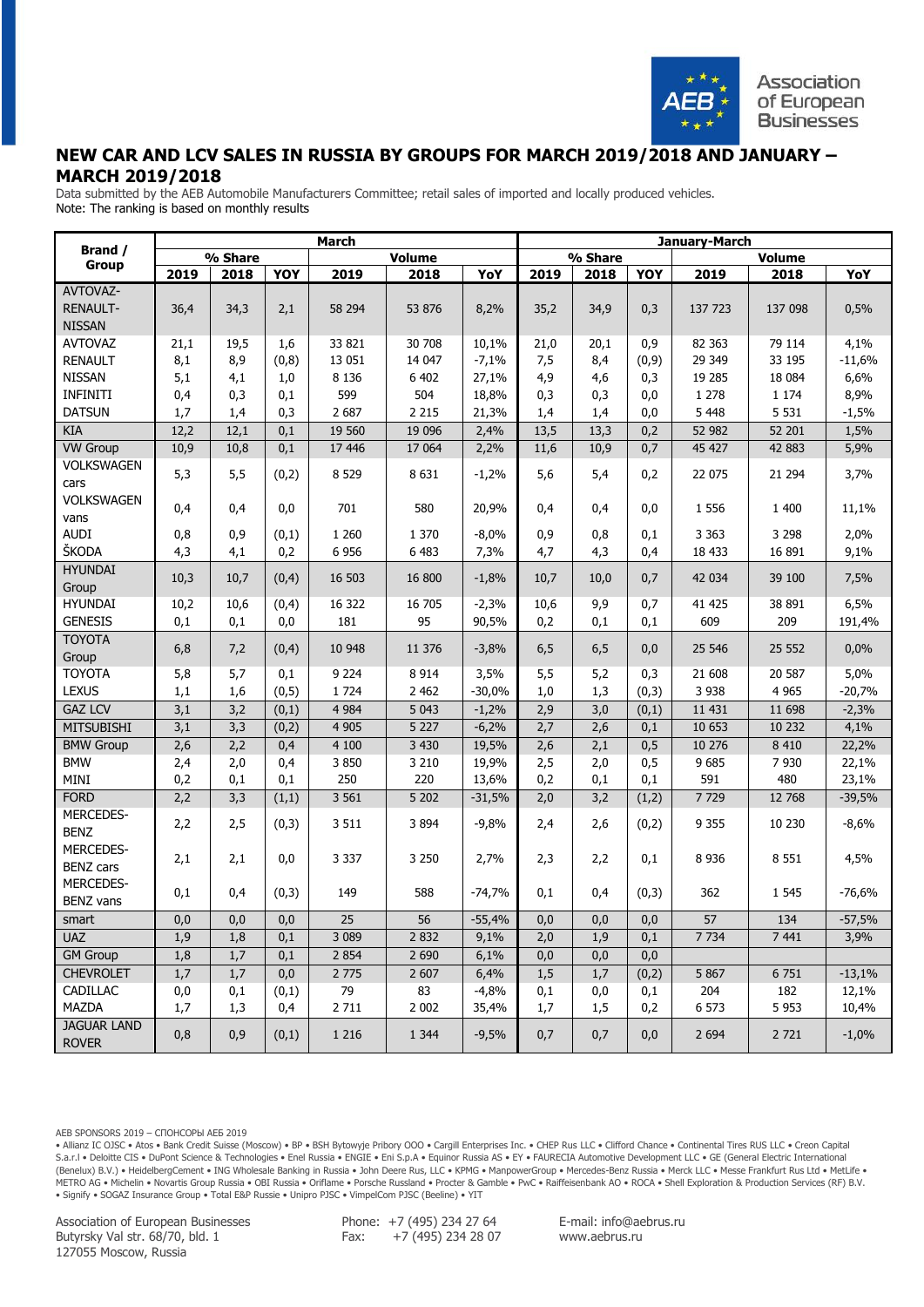

| <b>LAND ROVER</b>                    |                          |       |       | 941            | 1 0 6 7        |          |       |       |       | 2 1 3 2     | 2 1 6 9 |          |
|--------------------------------------|--------------------------|-------|-------|----------------|----------------|----------|-------|-------|-------|-------------|---------|----------|
| <b>JAGUAR</b>                        | 0,6                      | 0,7   | (0,1) | 275            |                | $-11,8%$ | 0,5   | 0,6   | (0,1) |             |         | $-1,7%$  |
|                                      | 0,2                      | 0,2   | 0,0   |                | 277            | $-0,7%$  | 0,1   | 0,1   | 0,0   | 562         | 552     | 1,8%     |
| <b>VOLVO</b>                         | 0,5                      | 0,4   | 0,1   | 828            | 566            | 46,3%    | 0,4   | 0,2   | 0,2   | 1 6 1 6     | 937     | 72,5%    |
| <b>SUZUKI</b>                        | 0,5                      | 0,2   | 0,3   | 742            | 332            | 123,5%   | 0,3   | 0,2   | 0,1   | 1 1 1 4     | 848     | 31,4%    |
| <b>PSA PEUGEOT</b><br><b>CITROËN</b> | 0,4                      | 0,6   | (0,2) | 714            | 1 0 0 7        | $-29,1%$ | 0,4   | 0,6   | (0,2) | 1 5 8 5     | 2 4 4 3 | $-35,1%$ |
| <b>PEUGEOT</b>                       | 0,2                      | 0,3   | (0,1) | 373            | 527            | $-29,2%$ | 0,2   | 0,4   | (0,2) | 913         | 1 3 9 8 | $-34,7%$ |
| <b>CITROËN</b>                       | 0,2                      | 0,3   | (0,1) | 341            | 480            | $-29,0%$ | 0,2   | 0,3   | (0,1) | 672         | 1 0 4 5 | $-35,7%$ |
| <b>GEELY</b>                         | 0,4                      | 0,1   | 0,3   | 643            | 147            | 337,4%   | 0,4   | 0,1   | 0,3   | 1 5 6 6     | 379     | 313,2%   |
| <b>HAVAL</b>                         | 0,3                      | 0,1   | 0,2   | 558            | 158            | 253,2%   | 0,4   | 0,1   | 0,3   | 1 4 5 2     | 492     | 195,1%   |
| <b>SUBARU</b>                        | 0,3                      | 0,3   | 0,0   | 529            | 492            | 7,5%     | 0,4   | 0,4   | 0,0   | 1 6 3 2     | 1 6 3 9 | $-0,4%$  |
| <b>LIFAN</b>                         | 0,3                      | 0,8   | (0,5) | 490            | 1 3 1 8        | $-62,8%$ | 0,3   | 0,8   | (0,5) | 1 3 6 6     | 3 3 3 2 | $-59,0%$ |
| <b>PORSCHE</b>                       | 0,3                      | 0,2   | 0,1   | 450            | 315            | 42,9%    | 0,3   | 0,2   | 0,1   | 993         | 714     | 39,1%    |
| <b>CHERY</b>                         | 0,3                      | 0,3   | 0,0   | 432            | 514            | $-16,0%$ | 0,3   | 0,3   | 0,0   | 1 2 2 9     | 1 300   | $-5,5%$  |
| <b>FCA RUSSIA</b>                    | 0,2                      | 0,2   | 0,0   | 306            | 295            | 3,7%     | 0,2   | 0,2   | 0,0   | 747         | 633     | 18,0%    |
| <b>FIAT</b>                          | 0,1                      | 0,1   | 0,0   | 91             | 148            | $-38,5%$ | 0,1   | 0,1   | 0,0   | 222         | 325     | $-31,7%$ |
| <b>CHRYSLER</b>                      | 0,0                      | 0,0   | 0,0   | $\overline{7}$ | 10             | $-30,0%$ | 0,0   | 0,0   | 0,0   | 14          | 24      | $-41,7%$ |
| <b>JEEP</b>                          | 0,1                      | 0,1   | 0,0   | 208            | 137            | 51,8%    | 0,1   | 0,1   | 0,0   | 511         | 284     | 79,9%    |
| ZOTYE                                | 0,1                      | 0,1   | 0,0   | 165            | 202            | $-18,3%$ | 0,1   | 0,1   | 0,0   | 554         | 529     | 4,7%     |
| <b>HONDA</b>                         | 0,1                      | 0,2   | (0,1) | 148            | 370            | $-60,0%$ | 0,1   | 0,2   | (0,1) | 452         | 947     | $-52,3%$ |
| <b>FAW</b>                           | 0,1                      | 0,1   | 0,0   | 131            | 112            | 17,0%    | 0,1   | 0,1   | 0,0   | 218         | 265     | $-17,7%$ |
| <b>DFM</b>                           | 0,1                      | 0,1   | 0,0   | 123            | 91             | 35,2%    | 0,1   | 0,1   | 0,0   | 310         | 332     | $-6,6%$  |
| <b>CHANGAN</b>                       | 0,1                      | 0,1   | 0,0   | 102            | 100            | 2,0%     | 0,1   | 0,1   | 0,0   | 196         | 278     | $-29,5%$ |
| <b>ISUZU</b>                         | 0,0                      | 0,0   | 0,0   | 64             | 56             | 14,3%    | 0,0   | 0,0   | 0,0   | 169         | 127     | 33,1%    |
| <b>FOTON</b>                         | 0,0                      | 0,0   | 0,0   | 32             | 35             | $-8,6%$  | 0,0   | 0,0   | 0,0   | 53          | 81      | $-34,6%$ |
| <b>IVECO</b>                         | 0,0                      | 0,0   | 0,0   | 22             | 47             | $-53,2%$ | 0,0   | 0,0   | 0,0   | 47          | 107     | $-56,1%$ |
| <b>BRILLIANCE</b>                    | 0,0                      | 0,0   | 0,0   | 12             | 22             | $-45,5%$ | 0,0   | 0,0   | 0,0   | 43          | 40      | 7,5%     |
| <b>HTM</b>                           | 0,0                      | 0,0   | 0,0   | $\overline{7}$ | $\overline{2}$ | 250,0%   | 0,0   | 0,0   | 0,0   | 13          | 8       | 62,5%    |
| <b>SSANGYONG</b>                     | 0,0                      | 0,0   | 0,0   | $\mathbf{0}$   | 9              |          | 0,0   | 0,0   | 0,0   | 3           | 67      | $-95,5%$ |
| <b>HYUNDAI LCV</b>                   | $\overline{\phantom{a}}$ | 0,0   |       | n/a            | 53             |          | 0,0   | 0,0   | 0,0   | 64          | 102     | $-37,3%$ |
| <b>RAVON</b>                         |                          | 0,7   |       |                | 1 1 6 0        |          | 0,0   | 1,0   | (1,0) | $\mathbf 0$ | 4 100   |          |
| <b>Total</b>                         | 100,0                    | 100,0 |       | 160 180        | 157 279        | 1,8%     | 100,0 | 100,0 |       | 391 650     | 392 920 | $-0,3%$  |

Different from the international classification: brands represented on the Russian market by SOLLERS Group; see also above

| <b>SOLLERS</b><br>Group | ◠<br>ີ່<br>1,J | $\overline{c}$<br>1,C | U.I | 089 | 2 841 | 8.7% | 2,0 | ᆠ       | 0.1           | 7 737 | 7 508     | 3,1%   |
|-------------------------|----------------|-----------------------|-----|-----|-------|------|-----|---------|---------------|-------|-----------|--------|
| <b>SSANGYONG</b>        | 0,0            | 0,0                   | 0,0 |     |       |      | 0,0 | 0,0     | 0,0           |       | --<br>, ס | $-96%$ |
| <b>UAZ</b>              | ٥<br>1. . J    | 1.8                   | ບ.⊥ | 089 | 2832  | 9%   | 2.0 | <b></b> | $\sim$<br>v.i | 7 734 | 441       | 4%     |

AEB SPONSORS 2019 – СПОНСОРЫ АЕБ 2019

• Allianz IC OJSC • Atos • Bank Credit Suisse (Moscow) • BP • BSH Bytowyje Pribory OOO • Cargill Enterprises Inc. • CHEP Rus LLC • Clifford Chance • Continental Tires RUS LLC • Creon Capital S.a.r.l • Deloitte CIS • DuPont Science & Technologies • Enel Russia • ENGIE • Eni S.p.A • Equinor Russia AS • EY • FAURECIA Automotive Development LLC • GE (General Electric International (Benelux) B.V.) • HeidelbergCement • ING Wholesale Banking in Russia • John Deere Rus, LLC • KPMG • ManpowerGroup • Mercedes-Benz Russia • Merck LLC • Messe Frankfurt Rus Ltd • MetLife • METRO AG • Michelin • Novartis Group Russia • OBI Russia • Oriflame • Porsche Russland • Procter & Gamble • PwC • Raiffeisenbank AO • ROCA • Shell Exploration & Production Services (RF) B.V. • Signify • SOGAZ Insurance Group • Total E&P Russie • Unipro PJSC • VimpelCom PJSC (Beeline) • YIT

Association of European Businesses Butyrsky Val str. 68/70, bld. 1 127055 Moscow, Russia

Phone: +7 (495) 234 27 64 Fax:  $+7(495)$  234 28 07